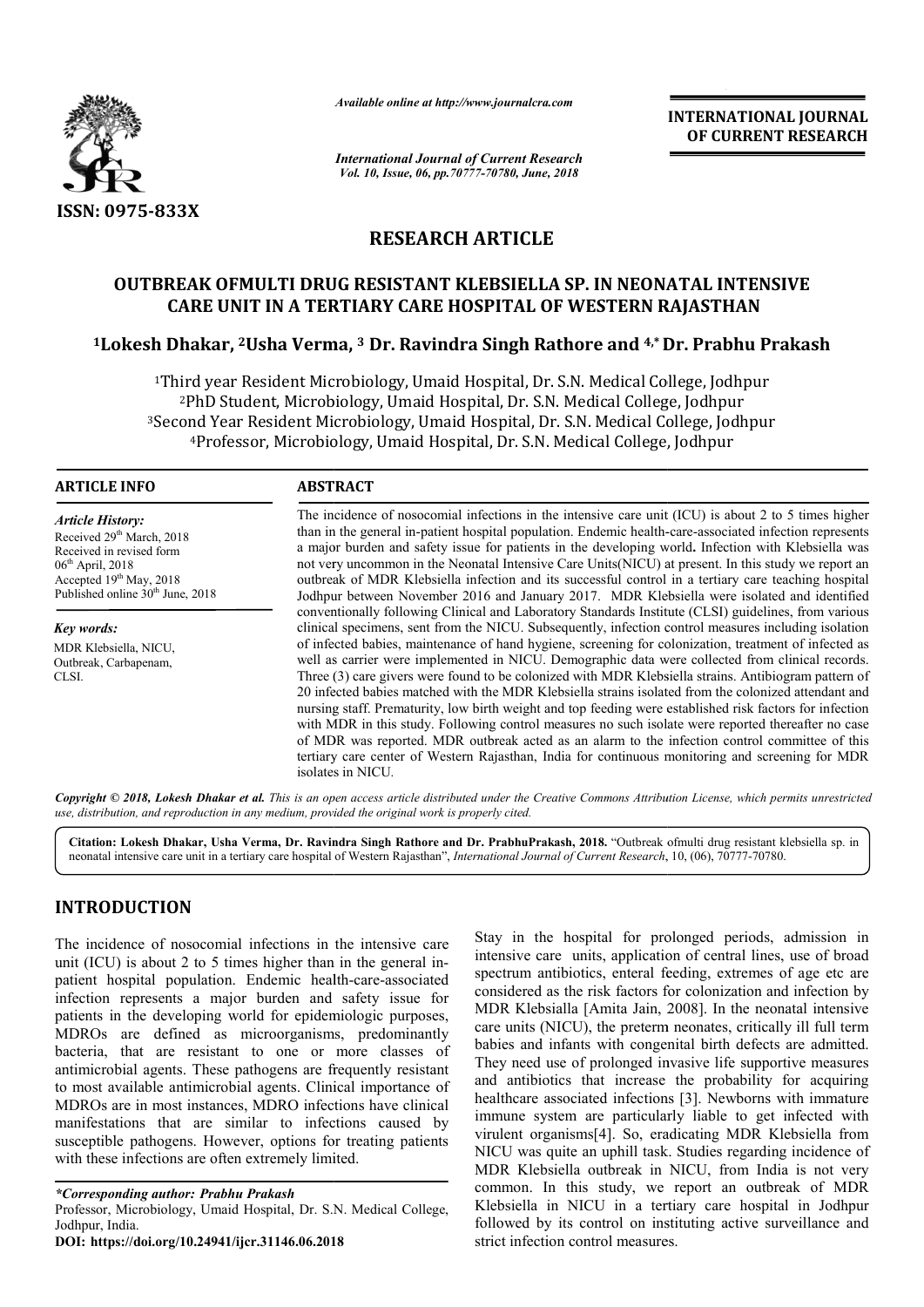## **MATERIALS AND METHODS**

The NICU of the hospital is divided into three rooms having capacity of more than 50 beds. There is on an average 12 admissions per day. Nearly, 90% patients in NICU are inborn. Sample Collection- Blood was taken and processed for Bactac Culture, PCT and CRP estimation. Positive Bactac bottles were followed according to Text Book of Microbiology and antibiotic sensitivity testing was done according to CLSI Guidelines.

**Outbreak:** After detection of these cases of MDR infection by blood culture as on antibiogram all Klebsiella Isolates had same antibiogram - showing sensitivity only with cabapenam (Imepenam) and resistance with all other antibiotics. There was increase in Klebsiella detection from NICU as compared to previous months (Sept. and October). Sollowed according to Text Book of Microbiology and<br>tic sensitivity testing was done according to CLSI<br>ines.<br>**eak:** After detection of these cases of MDR infection by<br>culture as on antibiogram all Klebsiella Isolates had<br>a

**Infection control measures:** An infection control intervention was started from 2nd week of December after reporting of cluster of 20 cases from NICU in the month of November, to the Hospital Infection control committee as Nodal Officer of ICC was microbiologist only quick intervention was possible. Screening for colonization. Screening for carriage was done on all the departmental health workers (All residents, nursing staff and Guard /care taker on duty) and mothers (40) of the affected babies available at that time and all the neonates admitted at that time in the NICU. Samples were collected from anterior nares and both hands from adult persons with a swab stick moistened with normal saline. Along with these, swabs from perineum and umbilical swabs were also collected from the neonates to detect colonization if present. Environmental cultures were performed from different locations of NICU like baby cot, monitor, ventilator, incubator, water tap, walls of the nursery and air sampling were done. Control measures: NICU infants who were infected were kept in isolation and all positive patients were given IV Meropenam as in our institute this was available in MNDY free of cost to all patients. Outbreak control team was constituted. Appropriate hand hygienic measures, use of gloves, masks and isolation gown were strictly reinforced among all the health care workers in NICU. After proper hand washing with soap and water, Chlorhexidine 4% hand wash was used. Use of Alcohol based hand rub with 1% Chlorhexidine was also reinforced in between attending the patients which was not done previously before the outbreak. The neonates with umbilical sepsis and colonization were given chlorhexidine bath (1: 10 dilution) and were appropriately treated withmeropenam antibiotic were strictly reinforced among all the health care workers in NICU. After proper hand washing with soap and water, Chlorhexidine 4% hand wash was used. Use of Alcohol based hand rub with 1% Chlorhexidine was also reinforce nurshing student and attendant who was a nasal carrier was treated with antibiotic Meropenam for 5 days according to antibiogram. Barrier precautions with the use of gowns, masks, gloves were instituted for all direct patient contacts. The medical devices and baby cots, incubators, etc. were disinfected with 2% hypochlorite solution after taking swabs. The floor was swabbed with lysol thrice daily instead of twice a day as was done earlier.

## **RESULTS**

Of the 144 neonates, 42 developed septicemia with the same MDR strain as compared by antibiogram report. Three of them died - may be because of extreme prematurity and very low birth weight. There was death in another neonate with MDR

infection due to respiratory distress syndrome in a case of prematurity. Interestingly, the blood culture report showed MDR isolate with the same sensitivity pattern in both these neonates (Table 1). During active surveillance MDR was isolated from 1 nursing staff and 2 attendants from their hands. The sensitivity pattern of 3 infected neonates matched with that of the attendant in which phenotypically same Klebsiella was detected from herhand and nasal samples. The pattern of sensitivity of 2 neonates matched with that of 1 nursing staff and 1 neonate matched with the hand swab of the no.1 attendant (Table 2). The source of infection of the rest neonates (including the baby with eye infection) could not be determined. None of the mothers were carriers for MDR. Colonization with MDR was detected in 9 neonates from umbilicus. Their sensitivity pattern was similar to that of the nursing staff and the attendants. MDR Klebsiella incidence preceding outbreak 1months preceding the outbreak, the incidence of Klebsiella infection was 5 CASES was MDR (Table 3). infection due to respiratory distress syndrome in a case of prematurity. Interestingly, the blood culture report showed MDR isolate with the same sensitivity pattern in both these neonates (Table 1). During active surveill attendant (Table 2). The source of infection of the rest neonates (including the baby with eye infection) could not be determined. None of the mothers were carriers for MDR. Colonization with MDR was detected in 9 neonates

## **Table 1. Laboratory culture positive infections ratory infections during the study period**

|                          |              | Klebsiella     |                          |                |                         |                     |        |                         |       |
|--------------------------|--------------|----------------|--------------------------|----------------|-------------------------|---------------------|--------|-------------------------|-------|
| S. No.                   | <b>Month</b> | MDR            | <b>Non</b><br><b>MDR</b> | Other<br>GNB   | Staph.<br>aureus        | Other<br><b>GPC</b> | Gandid | Sterile                 | Total |
| 1                        | Sep. 16      | $\bf{0}$       | $\Omega$                 | $\overline{2}$ | $\Omega$                | $\mathbf{1}$        | 2      | 1                       | 6     |
| $\overline{\phantom{a}}$ | Oct. 16      | 1              | $\overline{4}$           | $\overline{2}$ | $\overline{\mathbf{3}}$ | 1                   | 8      | $\overline{\mathbf{z}}$ | 21    |
| 3                        | Nov. 16      | $\overline{2}$ | 7                        | 4              | $\bf{0}$                | $\overline{3}$      |        | 7                       | 30    |
| $\overline{4}$           | Dec. 16      | 36             | 6                        | $\overline{z}$ | $\overline{z}$          | 10                  | 3      | 18                      | 77    |
| 5                        | Jan. 17      | 3              | $\mathbf{1}$             | $\mathbf{1}$   | 1                       | 1                   | ា      | $\overline{2}$          | 10    |

## MDR Klebsiella isolate



**Table 2. Laboratory culture positive infections** 

|    | <b>ISOLATES FROM HEALTH CARE WORKER AND ATTENDERS</b> |            |                   |              |    |                                       |    |
|----|-------------------------------------------------------|------------|-------------------|--------------|----|---------------------------------------|----|
|    |                                                       | Klebsiella |                   |              |    |                                       |    |
| No |                                                       | <b>MDR</b> | Non<br><b>MDR</b> | Other Staph. |    | <b>GNB</b> aureus Other Candida Total |    |
|    | Health care<br>worker                                 |            |                   |              | 11 | 0                                     |    |
|    | Attender                                              | 0          |                   |              | 31 |                                       | 40 |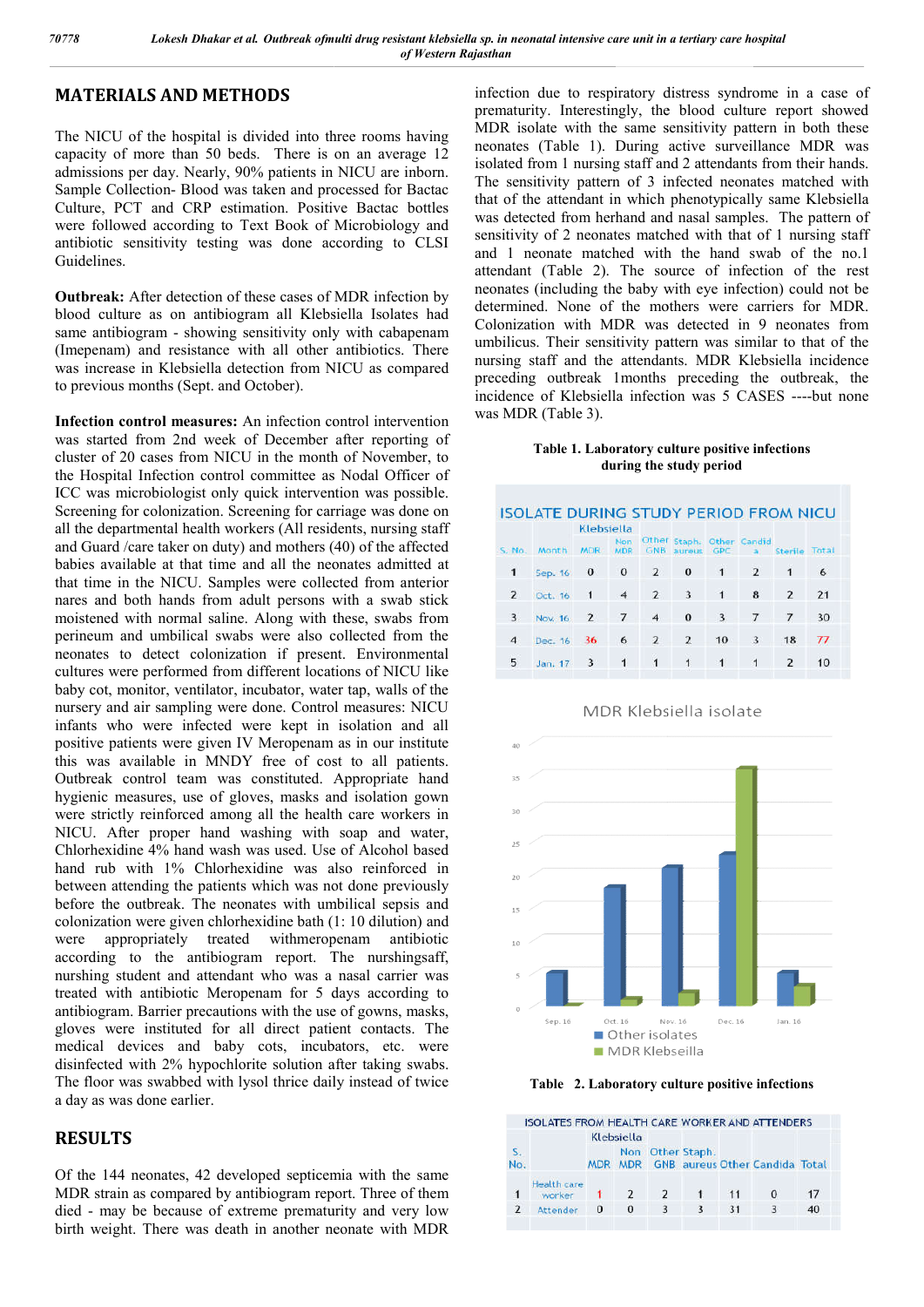![](_page_2_Picture_2.jpeg)

**Figure 1. Showing biochemical reactions of Klebsiella Isolates**

![](_page_2_Picture_4.jpeg)

**Figure 2. Lactose Fermenter Colonies of Klebsiella on MC Agar culture plate** 

![](_page_2_Picture_6.jpeg)

**Figure 3. Antibiogram of MDR Klebsiella –Imepenam sensitive** 

#### **MDR Klebsiella incidence at the time of outbreak**

The MDR Klebsiella incidence at the time of outbreak was 19%. The infected and colonized individuals were followed up with negative culture reports after adequate treatment. MDR Klebsiella incidence after the outbreak--- No case was detected. Follow up was done and duty of staff was changed. After implementing the intervention strategy to control the MDR Klebsiella infection, active surveillance was done for detection of infection and colonization for two months post outbreak.

The MDR Klebsiellaincidence was found to be 1.6% (1 MDR infection out of total 63 cases of infective etiology in next two months) of the total cases caused by other organisms.

**Mother Feeding area in NICU** 

![](_page_2_Picture_12.jpeg)

**Functioning NICU** 

![](_page_2_Picture_14.jpeg)

There were 2 colonized neonates during this period. The last case of MDR Klebsiellacolonization was detected at the end of December. Focused surveillance was continued till Feb., 2017 and two cases of MDR Klebsiella infection along with Candida co infection was identified during this period out of which one passed away and second responded to IV Voreconazole treatment. When potential risk factors for developing MDR were considered, low birth weight, multiple pregnancies and Ryle's tube feeding appeared as significant risk factors for developing MDR Klebsiella infection (Table 4).

## **DISCUSSION**

Hospital associated infection (HAI) are infections that is acquired in a hospital or health care facility i.e. the infection was not present or incubating at the time of admission. The MDR Klebsiella strain was present in NICU as was evident from the infections before the outbreak. If proper intervention was done at that time, this outbreak may not have occurred. One of the sources may be the Health care personnel whose antibiogram pattern was found to be similar to that of the infected neonates. Similar pattern of outbreak in NICU from the colonized care givers were reported by others also. Immediate intervention was undertaken in the form of isolation, hygienic measures regarding hand washing, active surveillance, proper and strict treatment of the infected, colonized and carriers. This may have led to the control of the outbreak and reduction in the rates of MDRKlebsiella, infection and blood stream infection. This study confirmed prematurity and low birth weight of the neonates as significant